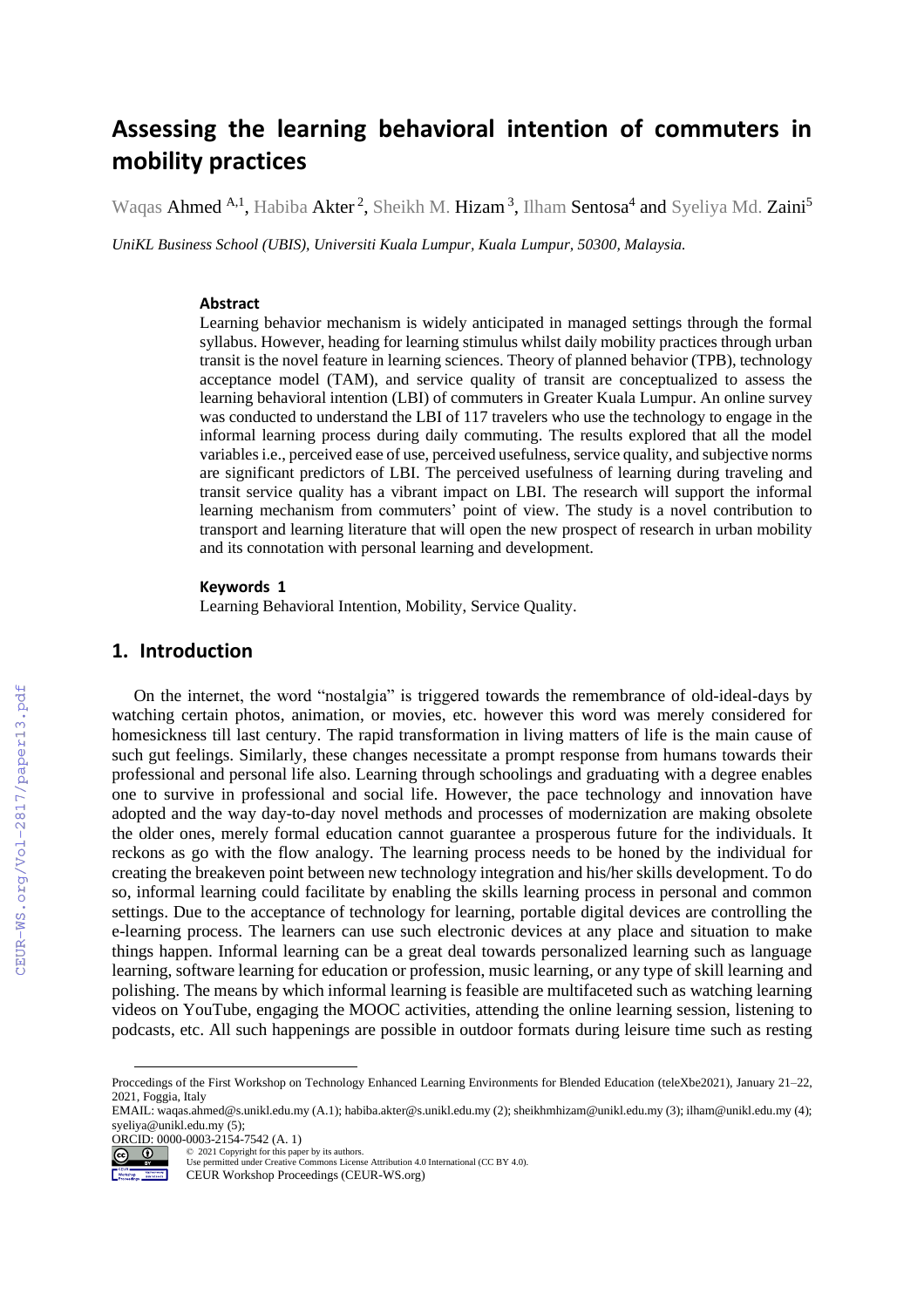in the gardens, regular jogging in parks, and daily traveling by bus and train. In the case of urban localities, the daily commuting takes ample time to reach the destination for university or office personnel due to congestion and lack of personal conveyance.

Urban planning departments strive to provide sustainable transport facilities to citizens around the globe. The purpose is to enhance the quality of life by eradicating mobility poverty due to the higher urbanization levels. It includes the safe and economical transport system such as metro, light rail transit (LRTs), intercity bus/train transit services, etc. The quality of such services is based on convenience, accessibility, easiness, etc. As daily commuters receive convenient and safe amenities during their daily traveling, the leisure mechanism is developed in this process that signals towards engagement in the favorite hobby or learning of a certain purpose by the informal way [1]. By way of the daily commuters' time is occupied during transit services, to understand their behavior pattern would help to understand and improve travel behavior. Towards learning, the use of the mobile, laptop, and other gadgets have made the process convenient, however, there is a paucity of research about commuters' engagement of leisure time during traveling towards learning mechanism. This study endeavors to answer the expression as, do the travelers involve in informal learning during traveling? and what are their behavioral aspects that support this progression?.

To understand such behavior of learning during mobility practices, this study presents the mechanism of behavioral modeling. The theory of planned behavior and technology acceptance model are the most considerate theories to predict the behavior of users towards informal learning [2][3] and traveling behavior [4] [5]. Moreover, the quality of services rendered [6] also impacts the behavior of commuters during travel [7]. However, to understand the scenario of mobility practices and learning behavior, the evidence of such related research is lacking in the previous literature. Therefore, this study comprehends the behavioral assessment through TAM and TPB with perceived usefulness (PU), perceived ease of use (PE), subjective norms (SN), learning behavioral intention (LBI), and service quality(SQ) features of transit services. The research will bring an understanding of commuters' informal behavior towards personal learning and development. It will support research on transport service usability and human behavior.

#### **2. Literature Review**

Predicting and determining users' behavior and users' acceptance of services have become pivotal points for both academics and practitioners in recent times. Prior researchers used various theories to understand user behavior and their perceptions of the system. Among these, the technology acceptance model (TAM) has been broadly applied to elucidate the individual's intention using specific services in numerous areas, including transportation systems [8]. Given the successful outcomes of TAM at assessing user behavior and their perceptions of services and systems, we have chosen the TAM as an extensive model to illuminate transport users' behavior towards their learning intention while traveling. Besides, informal learning by technology is a novel topic, and hence it is suitable to be assessed by adopting the TAM model.

Davis originally proposed the TAM model, while later, Davis and his colleagues presented the TAM as a more advanced model [9], [10]. In general, TAM is used as a robustly validated model to predict and measure human behavior and their technology adoption process. TAM includes two particular constructs, including perceived ease of use (PE) and perceived usefulness (PU), and confirms that user behavior is predicted by PE and PU of the system usage [9], [10]. In TAM, PE is referred to as the individual perception to use any information technology that will be effort-free [9]. Based on this definition, this study signifies PE as the transport users' perception of informal learning that the mode of transport should be easy to use. On the other hand, PU is meant as the users' perception to use any information system that will boost or foster their performance level [9]. Applying this concept, this study defines PU as an individual's perception of informal learning which will improve his/her learning performance during the time spent to travel. The strengthening of these perceptions leads to a positive behavioral intention of informal learning, thereby PE and PU are considered as strong predictors of travelers' LBI. Using an online survey among 1045 respondents, a group of scholars found that PU had positive effects on user behavioral intention [8]. Within the U.S. context, another research analyzed the collected data including 377 responses, in which the results showed that both PE and PU positively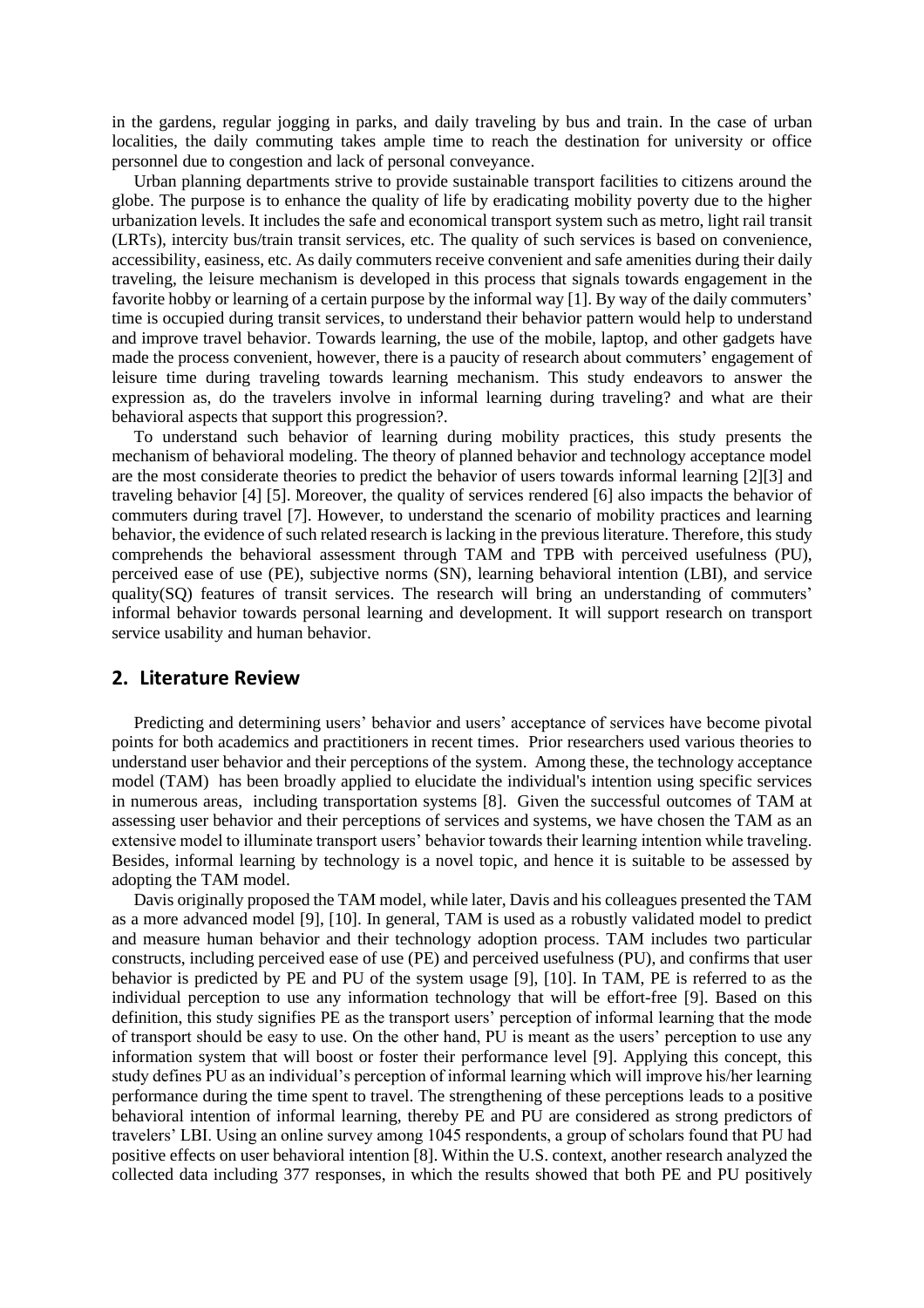impacted user behavior using any system [11]. Furthermore, earlier researchers empirically proved that PE and PU were positively and significantly associated with individual attitude and behavioral intention [12]. Therefore, the following hypotheses have been developed:

**Hypothesis 1 (H1):** PU has a positive connection with commuters' LBI.

**Hypothesis 2 (H2):** PE is positively associated with commuters' LBI.

In the last two decades, many studies have been conducted on service quality (SQ) towards behavioral intention in the public transport context [7], [13], [14]. The term "SQ" is the outcome of consumers' evaluation, which differentiates between their expectations for a service offering and their perceptions of specific service receiving [15]. Overall, the notion of SQ is crucial to effective business outcomes because qualified service has a fruitful impact on customers' decision-making. According to [15], SQ is a multifaceted phenomenon encompassing three unique features, namely intangibility, heterogeneity, and inseparability. These characteristics of services in the context of travelers' perceptions, such as intangibility (safe and comfortable journey); heterogeneity (frequency or number of daily services, speed, punctuality, good connection with another mode of transport, and cost); and inseparability (repeatedly service delivered, service providers' awareness to the consumers) lead to the measurement of individual behavior [7]. However, the findings of existing studies found a positive and significant association between SQ and consumers' behavioral intentions. For example, surveying public transport users in five European cities (i.e., Madrid, Rome, Berlin, Lisbon, and London), recent research indicated that SQ delivered by a transport provider was positively associated with users' behavioral intention [7]. Similarly, the link between SQ and transport users' behavioral intention was found to be significant in another research [14]. Hence, when transport providers seem to offer tranquil and enjoyable services to commuters, they will be more keenly inclined to learn through their digital learning materials. Based on this, our next hypothesis is:

**Hypothesis 3 (H3):** SQ positively influences commuters' LBI.

TPB was initiated firstly by Ajzen in the early 1990s [16] and now it has been extensively applied as a theory on human behavior due to its robust control predicting individuals' behavioral intention [5], [17], [18]. According to TPB, human behavioral intention is determined by three influential factors, namely attitude, subjective norm, and perceived behavior control. In this study, the subjective norm (SN) is taken into consideration assessing learning behavior intentions (LBI) among travelers in the mode of public transport. Within TPB, the second predictive factor for behavioral intention is the SN. The SN is defined as "the individual perception towards social pressure either performing or not performing the behavior" [16]. In other words, the SN coincides with a person's belief to comply whether the social reaction would appropriate or deter his/her behavior [18]. The higher subjective norms are perceived by individuals, the more likely to behave in a certain manner [5], [19]. With reference to the survey on 1333 respondents, a recent study's findings revealed that SN positively predicted behavioral intention [17]. In our research, the SN is referred to as the commuters tend for LBI in public transport. If a person understands that a group of people support his/her behavior while on public transport, he/she may be more pursued and intended to learn something relying on social media or any learning website. Thus, it is postulated the following hypothesis:

**Hypothesis 4 (H4):** SN positively predicts commuters' LBI in public transportation.

The conceptual framework according to the given literature is illustrated in Figure1.



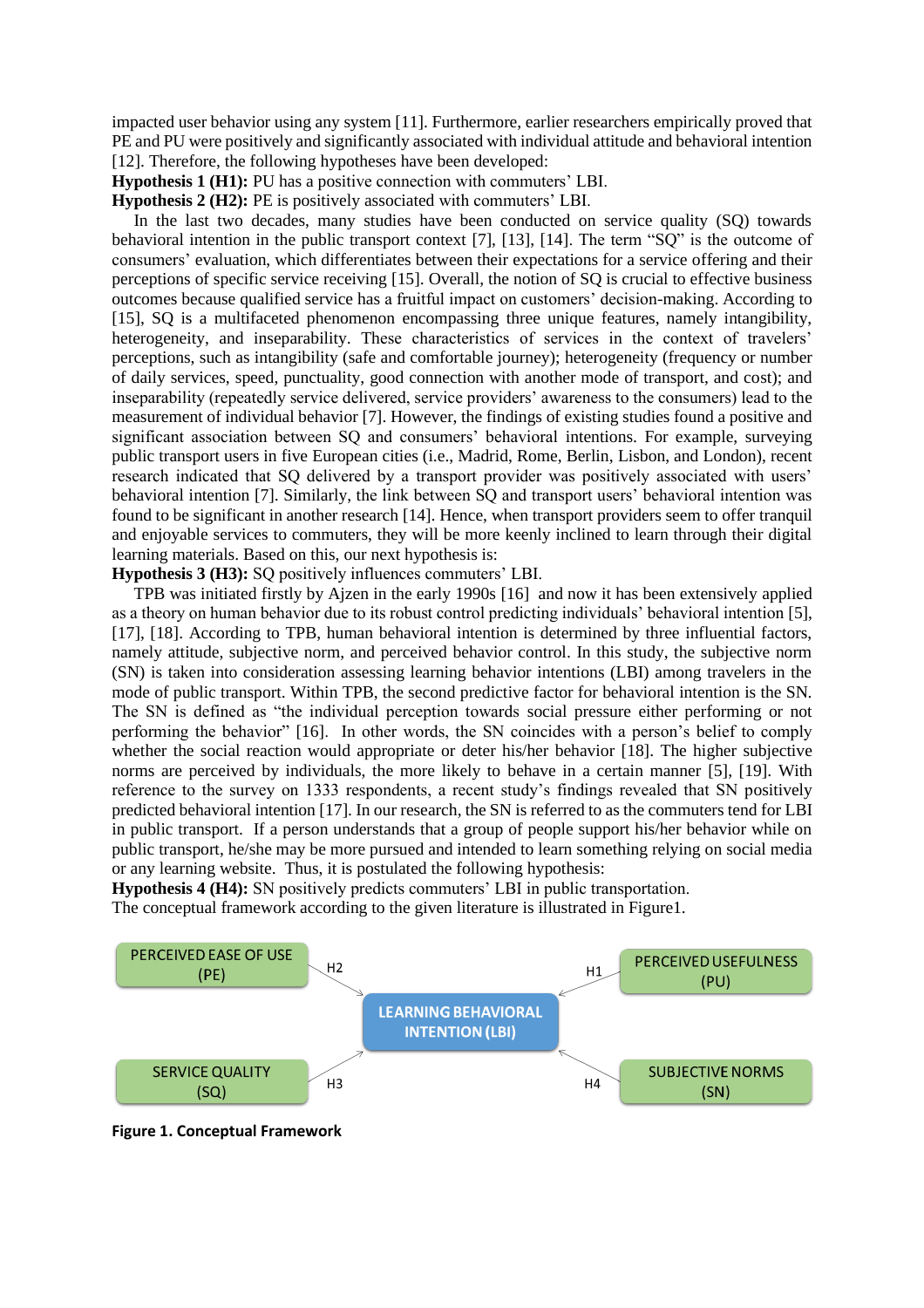# **3. Methodology**

Behavioral assessment refers to the technique and methods relating to causation and according to Saunders' research onion [20], the positivist philosophy with the deductive theoretical approach is suitable in cause and effect analysis through the quantitative method. This research being the causal assessment of behavior had adopted the positivist philosophy with the deductive approach by considering the TAM and TPB as the theoretical background. To steer the analysis, a cross-sectional survey to collect the data was considered. Data was collected through a close-ended questionnaire. The questionnaire consisted of two sections, comprising of demographic information section and variable items section. The questionnaire items were adopted from previous studies as for service quality 14 items were taken from a public transport research[7], perceived usefulness (PU), perceived ease of use (PE), and learning behavioral intention (LBI) were taken from [9] and subjective norms (SN) was adopted from [21]. To gather the response of respondents for questionnaire items, a 5-point Likert scale was used with "strongly disagree  $= 1$ " to "strongly agree  $= 5$ ". For this study, the snowball sampling method was used through online questionnaires because the current pandemic circumstances hindered the free movement and contact with the respondents physically on the transit stations. The research was conducted in Malaysia's largest metropolitan vicinity, Klang Valley or Greater Kuala Lumpur (i.e., Kuala Lumpur and its surrounding districts), which is equipped with an advanced rail transit network that provides sustainable mobility facilities [22]**.** Prior to answering the questionnaire, respondents were asked for the basic requirement that either in common days they travel daily basis through public transit system i.e., KTM, LRT, MRT, Monorail, in the Klang Valley or not. Upon positive answer, the were allowed to provide their responses. Data of 117 travelers were collected during the 4 weeks survey. The sample size was enough as per the number of latent carriable to run the basic behavioral assessment analysis. The data was then sorted for demographic results, reliability and validity, factor loadings, and model fit analysis. Data was then analyzed the Structural Equation Modeling (SEM). Analysis process was carried out by SPSS Statistics v25 and SPSS AMOS v23.

# **4. Results**

Post data collection, initial steps include analyzing the data for demographic classification and it was explored that the majority of travelers of recorded data as per demographic variables consisted of male 69%, "26-35 years" age group 38%, education qualification 52%, travelers employees 59%, and 40% respondents spend around 2 hours in daily commuting. The detailed demographic numbers are illustrated in Table 1. SEM is based on two models named as the measurement model to ensure the data accuracy within items of a variable and structural model to assess the regression path among the model variables. To process the data for behavioral analysis, according to the measurement model of SEM, reliability, and validity of collected data were assessed and all the variables found reliable and valid at the threshold of "greater than 0.70". In Table 2, reliability by Cronbach's alpha > 0.70 and Validity with Composite reliability (CR) > 0.70 and Average Variance Extracted (AVE) > 0.40 showed the data valid for causal analysis[23]. Moreover, the outer loadings of each item was also calculated to comprehend the instrument's correlation towards its respective variable with a value higher than 0.50, and according to Table 2, all the outer loadings of items met the minimum threshold of 0.50. To realize the correlation impact between the model variables, the correlation matrix, as presented in Table 3, proved that model variables had the minimum value of correlation among each other i.e., less than 0.90. Prior to the structural analysis of the model, according to [23] the model good fit indices were tested and all the indices found fit to proceed for path analysis as shown in Table 4. The interpretation of results is based on the recommended parameters. In the structural model of SEM, the hypothesis testing was conducted by path analysis. The results of all four hypotheses found significant with critical ratio (CR) or t-statistics value greater than 1.96 (i.e., CR>1.96) and significance level is less than 0.05 (i.e., P-value <0.05) [23], [24] while beta estimates of perceived usefulness (PU) appeared higher than other variables. The path analysis results are presented in Table 5 and the structural model is portrayed in Figure 2.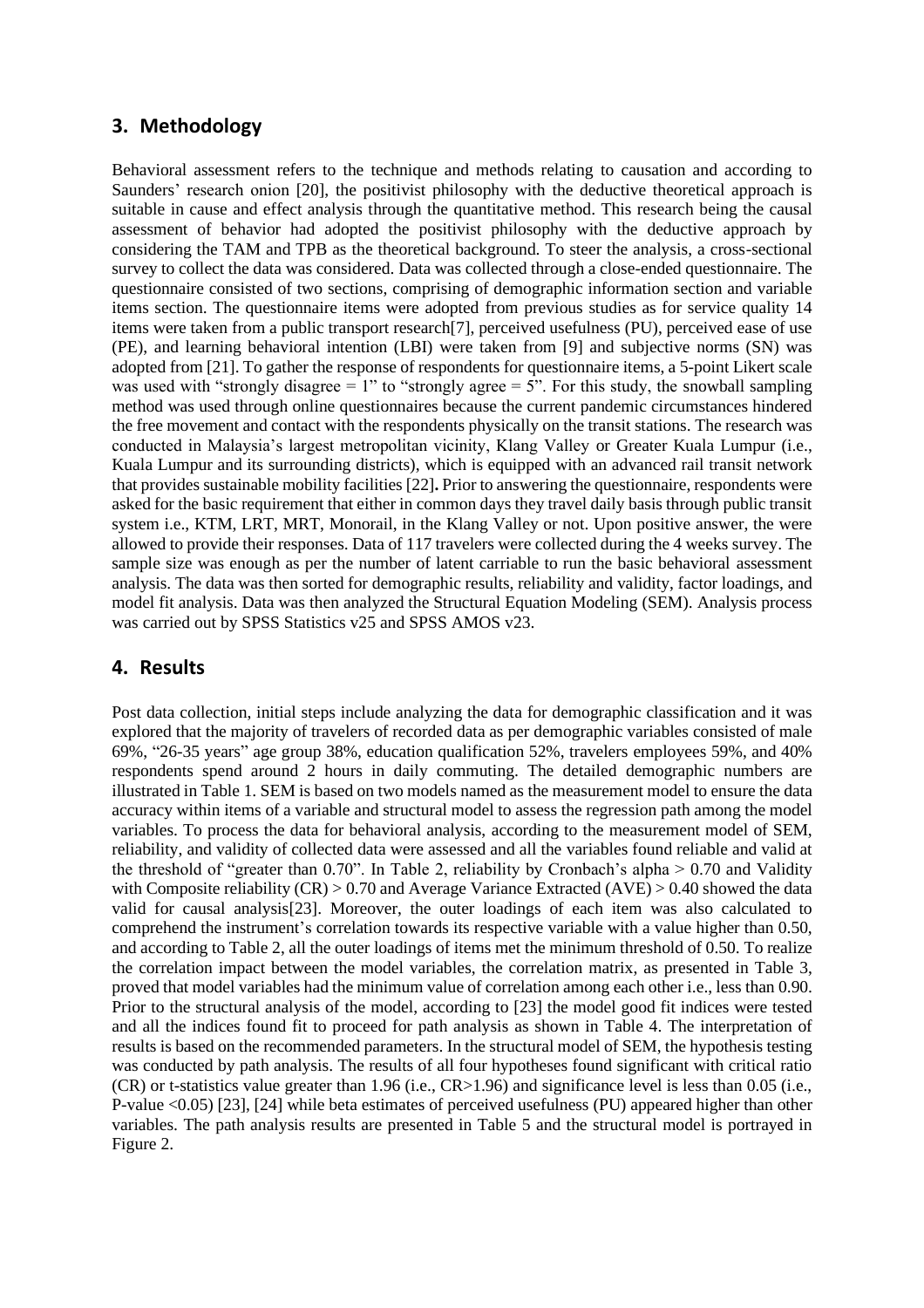**Table 1** Demographic Results

| <b>Demographics</b>  | <b>Specification (numbers)</b>                                           |  |  |  |
|----------------------|--------------------------------------------------------------------------|--|--|--|
| Gender               | Male = $81$ , Female = $36$                                              |  |  |  |
| Age                  | "15-25 Years"=14, "26-35 Years"=45, "36-45 Years"=39, "More than 45"= 21 |  |  |  |
| <b>Education</b>     | Diploma = 23, Bachelors = 61, Masters = 28, Doctorate and Higher = $05$  |  |  |  |
| <b>Profession</b>    | Students = 37, Employees = 69, Entrepreneur/Business Owner = 11          |  |  |  |
| <b>Daily Transit</b> | 01 hour = $31,02$ hours = $47$ , More than 2 hours = $39$                |  |  |  |

#### **Table 2**

Outer Loadings, Reliability, and Validity Results

| <b>Variables</b>           | Items           | <b>Outer Loadings</b> | Cronbach's<br>Alpha | C.R   | <b>AVE</b> |
|----------------------------|-----------------|-----------------------|---------------------|-------|------------|
|                            | SQ <sub>1</sub> | 0.676                 |                     |       |            |
|                            | SQ <sub>2</sub> | 0.746                 |                     |       |            |
|                            | SQ <sub>3</sub> | 0.672                 |                     |       |            |
|                            | SQ4             | 0.669                 |                     |       |            |
|                            | SQ <sub>5</sub> | 0.628                 |                     |       |            |
|                            | SQ <sub>6</sub> | 0.710                 |                     |       |            |
| <b>Service Quality</b>     | SQ7             | 0.701                 | 0.907               | 0.921 | 0.455      |
| (SQ)                       | SQ8             | 0.703                 |                     |       |            |
|                            | SQ <sub>9</sub> | 0.702                 |                     |       |            |
|                            | SQ10            | 0.577                 |                     |       |            |
|                            | SQ11            | 0.584                 |                     |       |            |
|                            | SQ12            | 0.690                 |                     |       |            |
|                            | <b>SQ13</b>     | 0.692                 |                     |       |            |
|                            | <b>SQ14</b>     | 0.669                 |                     |       |            |
|                            | PE1             | 0.840                 |                     |       |            |
| <b>Perceived</b>           | PE <sub>2</sub> | 0.706                 | 0.900               | 0.924 | 0.669      |
| <b>Ease of Use</b>         | PE3             | 0.867                 |                     |       |            |
| (PE)                       | PE4             | 0.836                 |                     |       |            |
|                            | PE5             | 0.845                 |                     |       |            |
|                            | PE <sub>6</sub> | 0.804                 |                     |       |            |
|                            | PU1             | 0.851                 |                     |       |            |
| <b>Perceived</b>           | PU <sub>2</sub> | 0.865                 |                     |       |            |
| <b>Usefulness</b>          | PU3             | 0.911                 | 0.921               | 0.941 | 0.761      |
| (PU)                       | PU4             | 0.856                 |                     |       |            |
|                            | PU <sub>5</sub> | 0.876                 |                     |       |            |
|                            | SN <sub>1</sub> | 0.901                 |                     |       |            |
| Subjective<br><b>Norms</b> | SN <sub>2</sub> | 0.945                 | 0.922               | 0.944 | 0.810      |
| (SN)                       | SN <sub>3</sub> | 0.930                 |                     |       |            |
|                            | SN4             | 0.818                 |                     |       |            |
| Learning                   | LBI1            | 0.926                 |                     |       |            |
| <b>Behavioral</b>          | LBI2            | 0.947                 | 0.954               | 0.967 | 0.879      |
| Intention                  | LBI3            | 0.926                 |                     |       |            |
| (LBI)                      | LBI4            | 0.952                 |                     |       |            |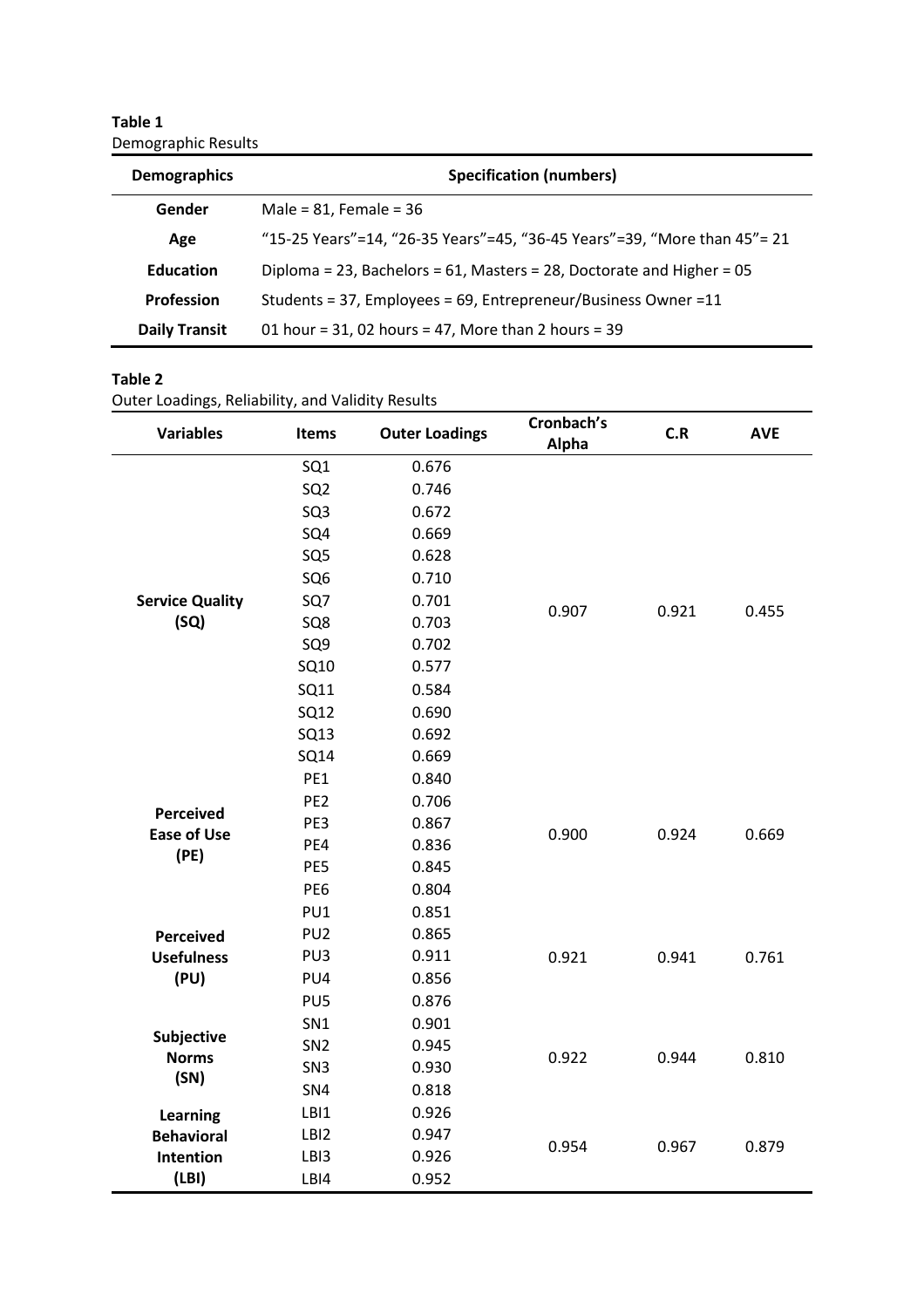| <b>Correlation Matrix</b> |          |           |              |         |    |
|---------------------------|----------|-----------|--------------|---------|----|
|                           | BI       | <b>PE</b> | PU           | SN      | SQ |
| BI                        | 1        |           |              |         |    |
| <b>PE</b>                 | 0.630388 | 1         |              |         |    |
| PU                        | 0.66001  | 0.516962  | $\mathbf{1}$ |         |    |
| <b>SN</b>                 | 0.477406 | 0.394593  | 0.312571     | 1       |    |
| SQ                        | 0.544347 | 0.446157  | 0.524747     | 0.27873 | 1  |

# **Table 3**

## **Table 4**

Model Fit Indices

| <b>Measure</b> | Estimate | <b>Threshold</b> | Interpretation |
|----------------|----------|------------------|----------------|
| <b>CMIN</b>    | 556.588  | --               | --             |
| DF             | 424      | --               | $- -$          |
| <b>CMIN/DF</b> | 1.313    | Between 1 and 3  | Excellent      |
| <b>CFI</b>     | 0.946    | >0.95            | Acceptable     |
| <b>SRMR</b>    | 0.059    | < 0.08           | Excellent      |
| <b>RMSEA</b>   | 0.052    | < 0.06           | Excellent      |
| <b>PClose</b>  | 0.389    | >0.05            | Excellent      |

### **Table 5**

Hypothesis Testing

| <b>Hypotheses</b> |                      | Estimate | S.E.  | C.R.  | P     | <b>Result</b>   |
|-------------------|----------------------|----------|-------|-------|-------|-----------------|
| H1                | $PU \rightarrow LBI$ | 0.389    | 0.094 | 4.151 | 0.000 | <b>ACCEPTED</b> |
| H <sub>2</sub>    | $PE \rightarrow LBI$ | 0.290    | 0.09  | 3.322 | 0.000 | <b>ACCEPTED</b> |
| H3                | $SQ \rightarrow LBI$ | 0.274    | 0.12  | 2.289 | 0.022 | <b>ACCEPTED</b> |
| H4                | $SN \rightarrow LBI$ | 0.212    | 0.076 | 2.802 | 0.005 | <b>ACCEPTED</b> |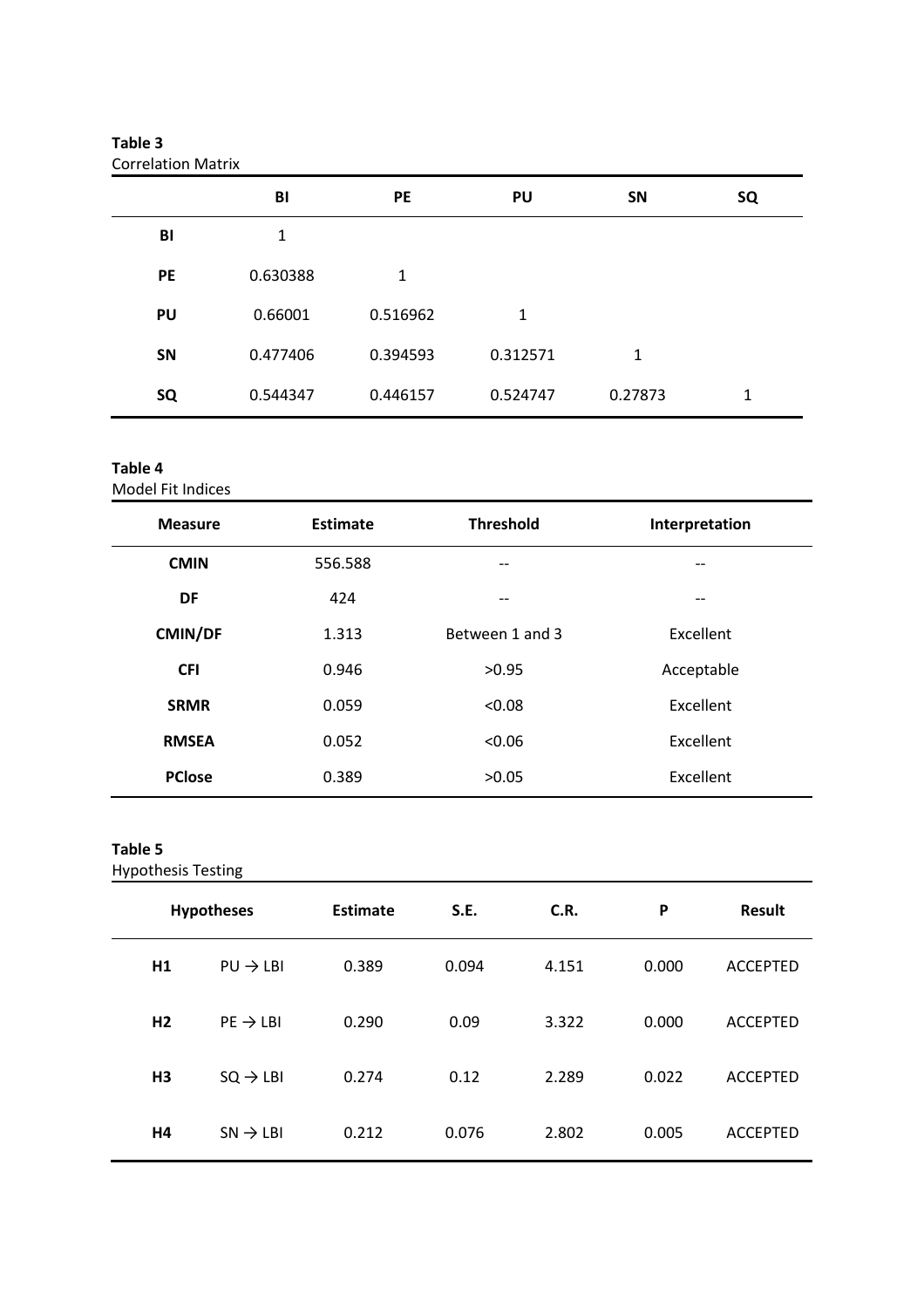

# **5. Conclusion**

The purpose of this study was to elucidate the learning behavioral intention of travelers during their daily commuting through urban transit. In the last section, SEM analysis explored that all the variables such as service quality of public transport (SQ), subjective norms (SN), perceived usefulness (PU), and perceived ease of use (PE) are significant towards learning behavioral intention (LBI) during mobility practices. The overall model exhibited a change of  $65\%$  (i.e., R-squared  $= 0.65$ ) which showed that all four variables possess quite an impact to change the behavior of commuters. Perceived usefulness was found as the most impactful factor towards learning behavioral intention (i.e., H1) with the beta estimate of 38.9%. It shows that commuters' perception of advantages by using technology for informal learning during daily mobility is quite robust. Similarly, when commuters find it easier to travel during daily commuting, as hypothesized by H2, the tendency to engage in the learning process would be more augmented. The important feature of service quality of transit services that explains the rendered services by travelers on daily basis and being the recipient of such services, do such services impact on behavioral intention towards informal learning. The hypothesis H3 of service quality towards BLI is significant and it had a reasonable impact on BLI with a beta estimate of 27.4%. The services features of daily used transit included operational hours, frequency of trains in normal and peak times, the proximity of transit areas, regularity, speed, fares rate, hygiene factors in the train, temperature-centric, safety features, individuality in the train, accessibility of services inside the train, security aspects, information and intermodally [7]. According to hypothesis 4, the impact of the views of family, peers, and friends to engage in learning during commuting has also been found significant. It showed positive social support and recommendation towards engaging in informal learning in traveling mode.

The inferences of research are the novel contribution to the literature and practice. The assessment of learning behavioral intention in commuting was the unexplored phenomenon as being the utmost capacity of leisure during the safe and sustainable daily traveling needs to be managed for creativity and development of individuals and professionals. The study explicitly demonstrated the trend of informal learning and development among the employees commuter that shows the encouraging perception of inclination towards achieving the breakeven point of skill development and work-related innovation pace [25], [26]. This learning process in mobility can be based on any form of learning activity by using mobile phone apps, even without the internet also, and the matter of significance of such behavior is to enable the instructors to frame the coaching scenarios for students in daily life. It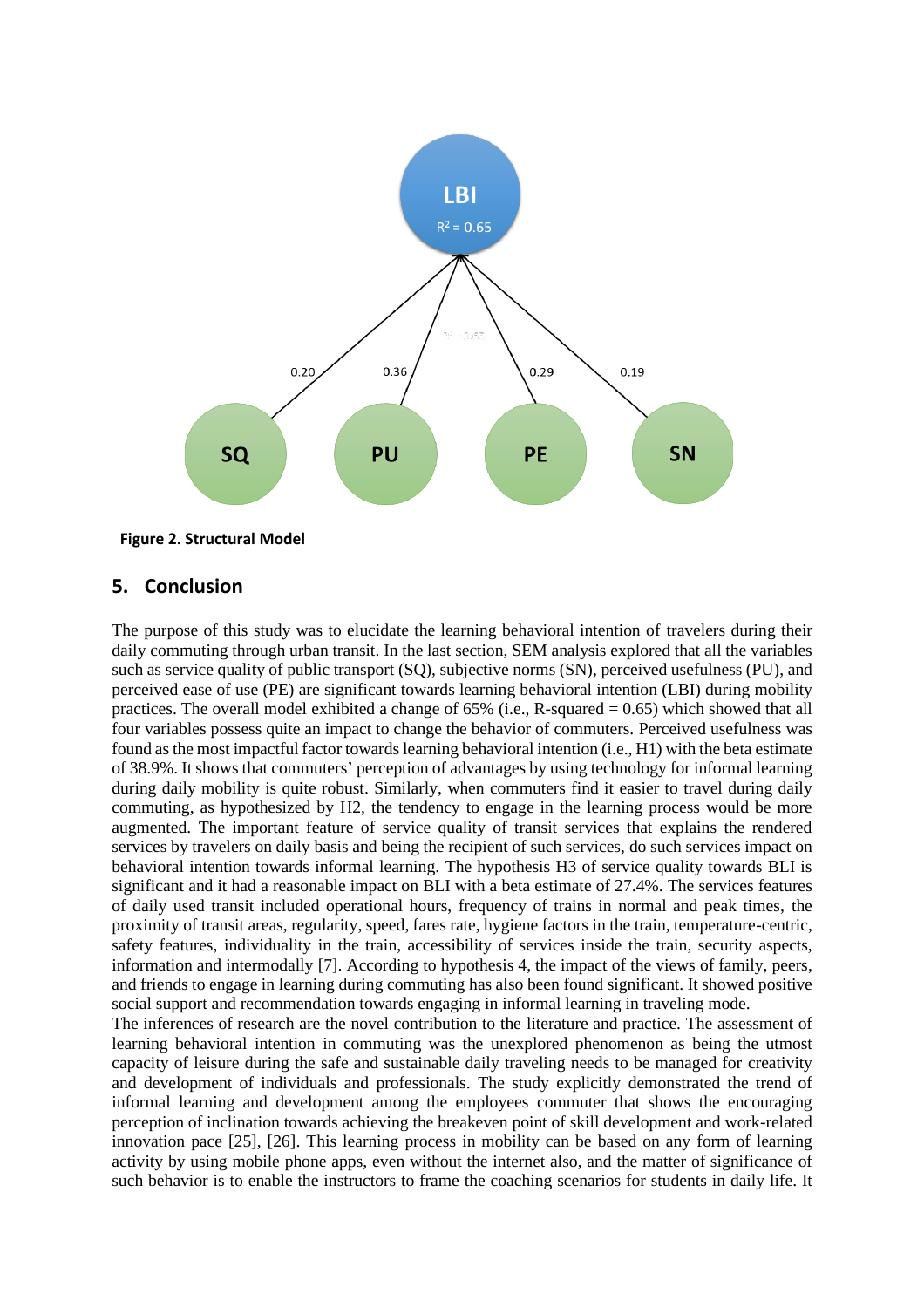can also support the individuals to enlist their projected skills to learn through their daily commuting. The conclusion of our research on this topic is the first step to understand the informal learning in travel behavior, the proceeding work can enhance the body of knowledge.

Though this research carried out vital insights into the certain key constructs which positively influence user perception of learning behavior, several limitations could be calibrated in any further study. First, we developed the research framework elucidating four determinants (i.e., PU, PE, SN, and SQ) of commuters' LBI. From the academic viewpoint, the proposed framework could be more elevated and used to assess user beliefs of informal learning opportunities in the travel mode. Both TAM and TPB may be further extended as a core notion integrating with the unified theory of acceptance and use of technology (UTAUT). Future studies may enlist the facilitating condition (FC) from UTAUT theory for understanding the commuters' state of traveling and surroundings towards behavior change[27]. Similarly adding the demographic features of commuters could bring more insight into LBI predictors. Second, as the studied sample consisted of 117 responses which are limited for the detailed SEM study, a well-structured quantitative survey with a larger sample size (e.g., >400) will contribute to more in-depth assessment through SEM analysis. Lastly, another limitation of the current research is linked to the web-based survey strategy using a snowball sampling technique, which may be inappropriate for providing a seamless representative of the respondents. Hence, more research is needed using the representative sampling technique i.e., systematic random sampling, stratified random sampling in the face-to-face survey.

#### **References.**

- [1] C. P. Cerasoli, G. M. Alliger, J. S. Donsbach, J. E. Mathieu, S. I. Tannenbaum, K. A. Orvis, "Antecedents and Outcomes of Informal Learning Behaviors: a Meta-Analysis," *J. Bus. Psychol.*, vol. 33, no. 2, pp. 203–230, Apr. 2018, doi: 10.1007/s10869-017-9492-y.
- [2] T. He, C. Zhu, F. Questier, "Predicting digital informal learning: an empirical study among Chinese University students," *Asia Pacific Educ. Rev.*, 2018, doi: 10.1007/s12564-018-9517-x.
- [3] R. Estriegana, J. A. Medina-Merodio, R. Barchino, "Student acceptance of virtual laboratory and practical work: An extension of the technology acceptance model," *Comput. Educ.*, 2019, doi: 10.1016/j.compedu.2019.02.010.
- [4] W. Ahmed, S. M. Hizam, I. Sentosa, H. Akter, E. Yafi, J. Ali, "Predicting IoT Service Adoption towards Smart Mobility in Malaysia: SEM-Neural Hybrid Pilot Study," *Int. J. Adv. Comput. Sci. Appl.*, vol. 11, no. 1, pp. 524–535, 2020, doi: 10.14569/IJACSA.2020.0110165.
- [5] H. Han, B. Meng, W. Kim, "Emerging bicycle tourism and the theory of planned behavior," *J. Sustain. Tour.*, vol. 25, no. 2, pp. 292–309, 2017, doi: 10.1080/09669582.2016.1202955.
- [6] S. M. Hizam, W. Ahmed, "A conceptual paper on SERVQUAL-framework for assessing quality of Internet of Things (IoT) services," *Int. J. Financ. Res.*, vol. 10, no. 5, pp. 387–397, 2019, doi: 10.5430/ijfr.v10n5p387.
- [7] J. de Oña, "Understanding the mediator role of satisfaction in public transport: A cross-country analysis," *Transp. Policy*, 2021, doi: 10.1016/j.tranpol.2020.09.011.
- [8] E. Park, H. Kim, J. Y. Ohm, "Understanding driver adoption of car navigation systems using the extended technology acceptance model," *Behav. Inf. Technol.*, vol. 34, no. 7, pp. 741–751, 2015, doi: 10.1080/0144929X.2014.963672.
- [9] F. D. Davis, "Perceived usefulness, perceived ease of use, and user acceptance of information technology," *MIS Q. Manag. Inf. Syst.*, 1989, doi: 10.2307/249008.
- [10] F. D. Davis, R. P. Bagozzi, P. R. Warshaw, "User Acceptance of Computer Technology: A Comparison of Two Theoretical Models," *Manage. Sci.*, vol. 35, no. 8, pp. 982–1003, 1989, doi: 10.1287/mnsc.35.8.982.
- [11] S. Koul, A. Eydgahi, "Utilizing technology acceptance model (TAM) for driverless car technology adoption," *J. Technol. Manag. Innov.*, vol. 13, no. 4, pp. 37–46, 2018, doi: 10.4067/S0718-27242018000400037.
- [12] R. I. M. Amir, I. H. Mohd, S. Saad, S. A. A. Seman, T. B. H. T. Besar, "Perceived Ease of Use, Perceived Usefulness, and Behavioral Intention: The Acceptance of Crowdsourcing Platform by Using Technology Acceptance Model (TAM)," in *Charting a Sustainable Future of ASEAN in*